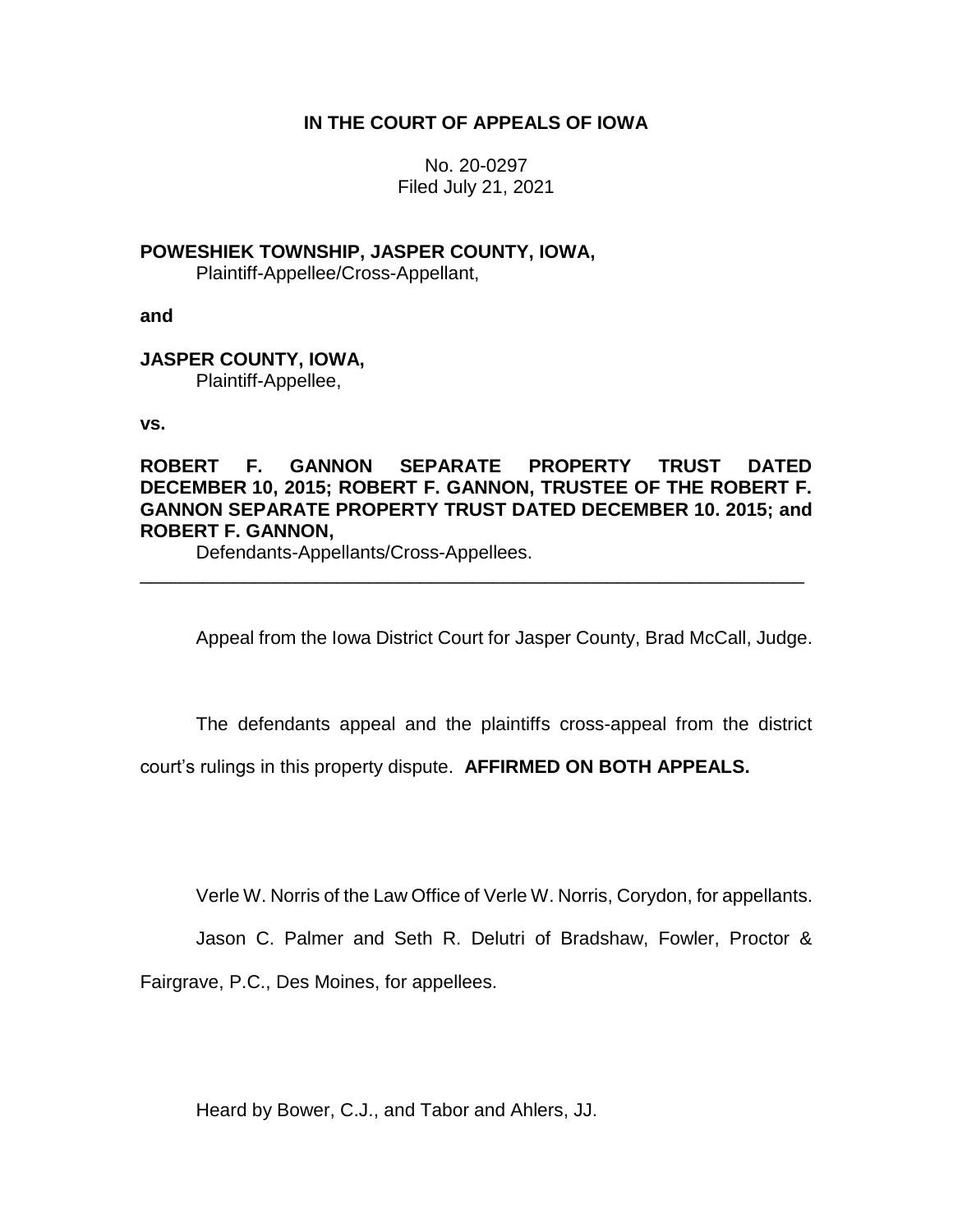#### **BOWER, Chief Judge.**

On January 16, 2018, the district court entered summary judgment for plaintiffs Poweshiek Township and Jasper County (collectively "the Township") on their claim of adverse possession and quieted title to Sams Cemetery. On January 3, 2019, the district court entered summary judgment for the Township on its claim for an access easement to Sams Cemetery, whether by prescription or necessity. On January 16, 2020, after a trial on remaining issues, the court determined the boundary lines of Sams Cemetery and the width and direction of the access easement. The defendants appeal, asserting genuine issues of material fact precluded the summary judgment rulings. The Township cross-appeals the court's establishing the width of the access easement at sixteen feet rather than twenty feet.

Because the Township acquired title to Sams Cemetery by adverse possession at latest by 1995, the court did not err in granting summary judgment on the Township's quiet title action and its claim for an access easement to the cemetery. We discern no reason to modify the court's ruling as to the boundaries of the cemetery or the width and description of the access easement. Therefore, we affirm on both appeals.

#### **I. Background Facts and Proceedings.**

Sams Cemetery is approximately two acres in size and situated in Poweshiek Township, Jasper County, Iowa. Sams Cemetery is named after John Sams, who acquired the land where the cemetery is located by land patent dated March 1, 1854. John Sams died in 1891 and was buried in Sams Cemetery. A memorial written sometime after 1902 about John Sams and his wife Susan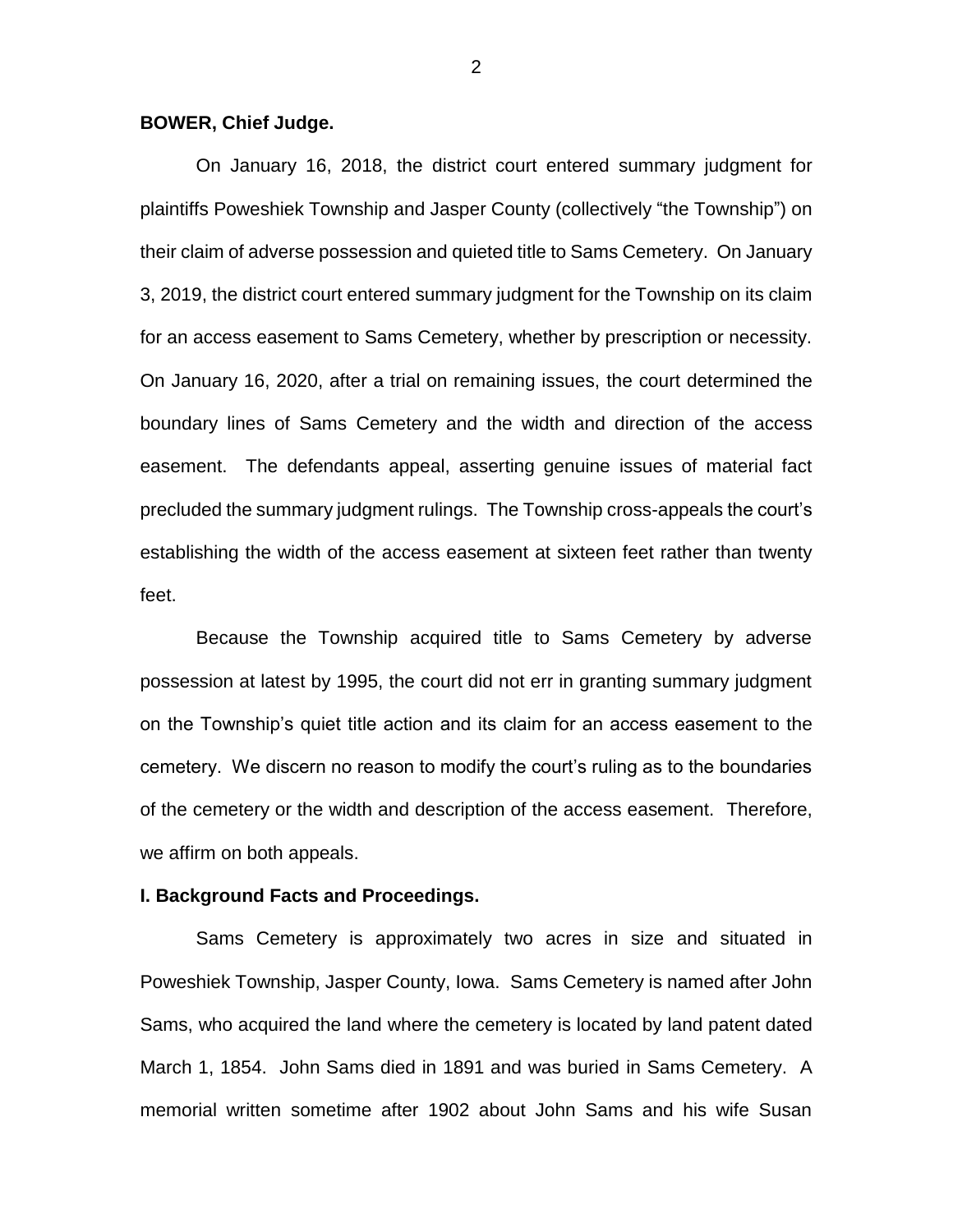Evaline Sams notes, "His funeral was conducted at the home by Chancellor Carpenter, of Drake University, and he was laid to rest in the burial ground he had bequeathed to the township and which bears his name." No deed or conveyance document can be found officially transferring Sams Cemetery to either Poweshiek Township or Jasper County.

In 1893, husband and wife Solomon and R.J. Dickey executed a "Right of Way Deed"—the Dickey Easement—conveying to the Trustees of Poweshiek

Township a

strip of land twenty feet wide commencing at the SE corner of the NW 1/4 of the NW 1/4 Sec. 16 TP 80 Rng. 21 West 5th P.M. Jasper County Iowa run thence North to Section Line, thence East 34 rods. The said strip of land being on the West and North sides of the N.E. 1/4 of the N.W. 1/4 16-80-21[.]

The Dickey Easement expressly conveyed this west-to-east strip of land "for all purposes incident and necessary to travel to and from the cemetery" from the public roadway.

Over the next several decades, approximately 200 burials occurred in Sams Cemetery. The Township sold plots, budgeted and expended monies for maintenance of the access road from the Dickey Easement to the cemetery and the cemetery grounds, put up fence around the cemetery, and repaired monuments.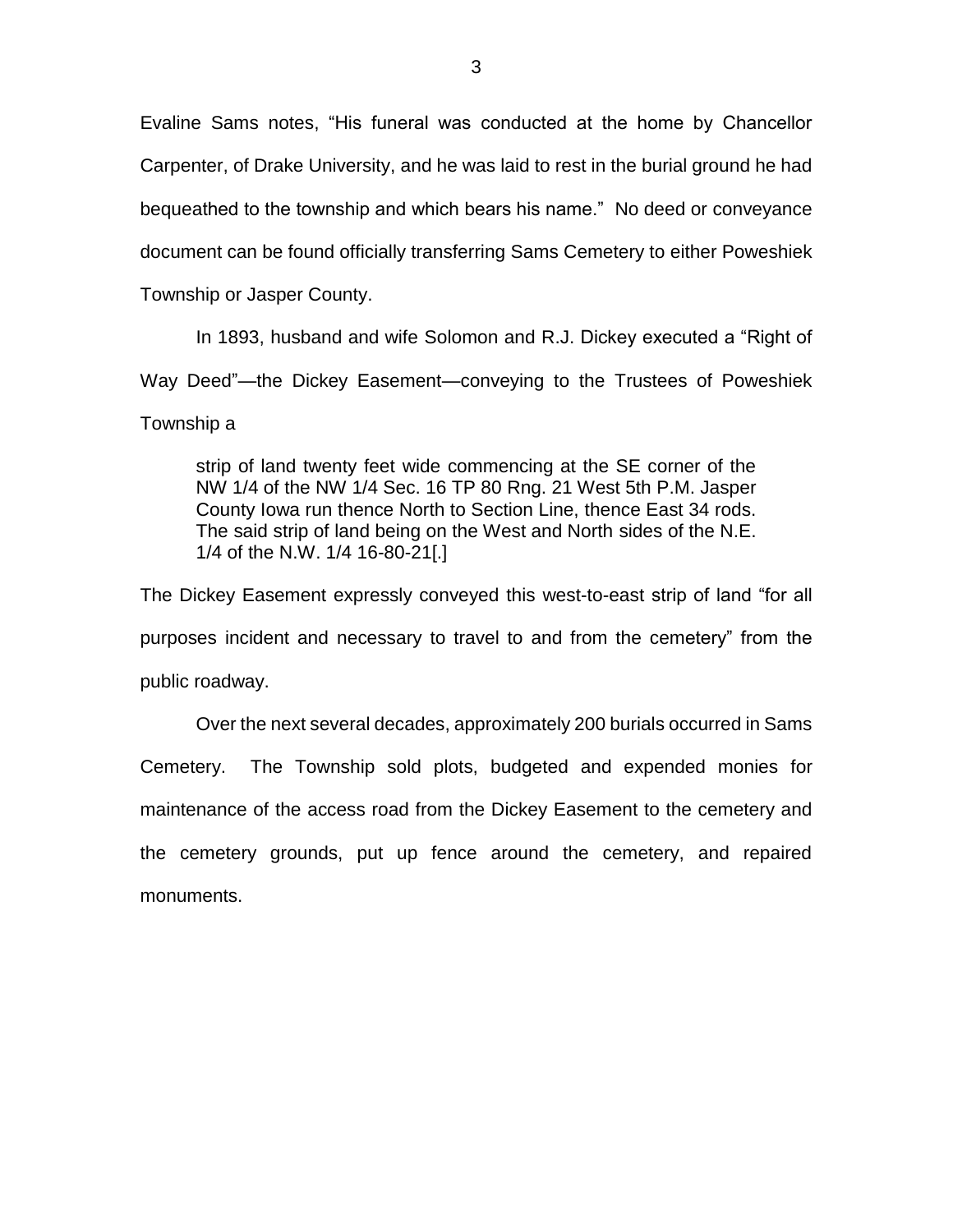In 1985, Robert Gannon purchased from the heirs of John Sams an acreage within which lies Sams Cemetery.<sup>1</sup> The Dickey Easement terminates at the

southern boundary of Gannon's property. At the eastern end of the Dickey Easement is an access road traveling north on Gannon's land to the cemetery. Although a warranty deed of Gannon's property describes thirty-five and one-half acres, Gannon only pays taxes on thirty-three and one-half acres.

 $\overline{a}$ 



In 1989, Gannon's parents purchased burial plots in Sams Cemetery from the Township for \$120. From 1985 to 2016, Gannon did not assert ownership or possession of the cemetery. And from 1985 to 2016, Gannon did not attempt to farm any portion of the eastern edge of the cemetery.

On February 17, 2015, Gannon proposed the Township could save money in maintaining Sams Cemetery by contemporaneously using contractors hired by Gannon to perform services on his "adjoining ground," and he requested "approval" and "permission" from the Township to perform certain tasks related to Sams Cemetery. Gannon later rescinded his offer to help improve Sams Cemetery "due to the issue of personal liability [he] would incur for work on public property."

On March 19, 2015, Gannon advised the Township he had authorized grading work to be performed on the access road to Sams Cemetery and

<sup>&</sup>lt;sup>1</sup> In January 2016, Gannon transferred Gannon's land from his individual name to the Robert F. Gannon Separate Property Trust dated December 10, 2015. We will refer to Robert Gannon, individually and as trustee, and the trust collectively as Gannon.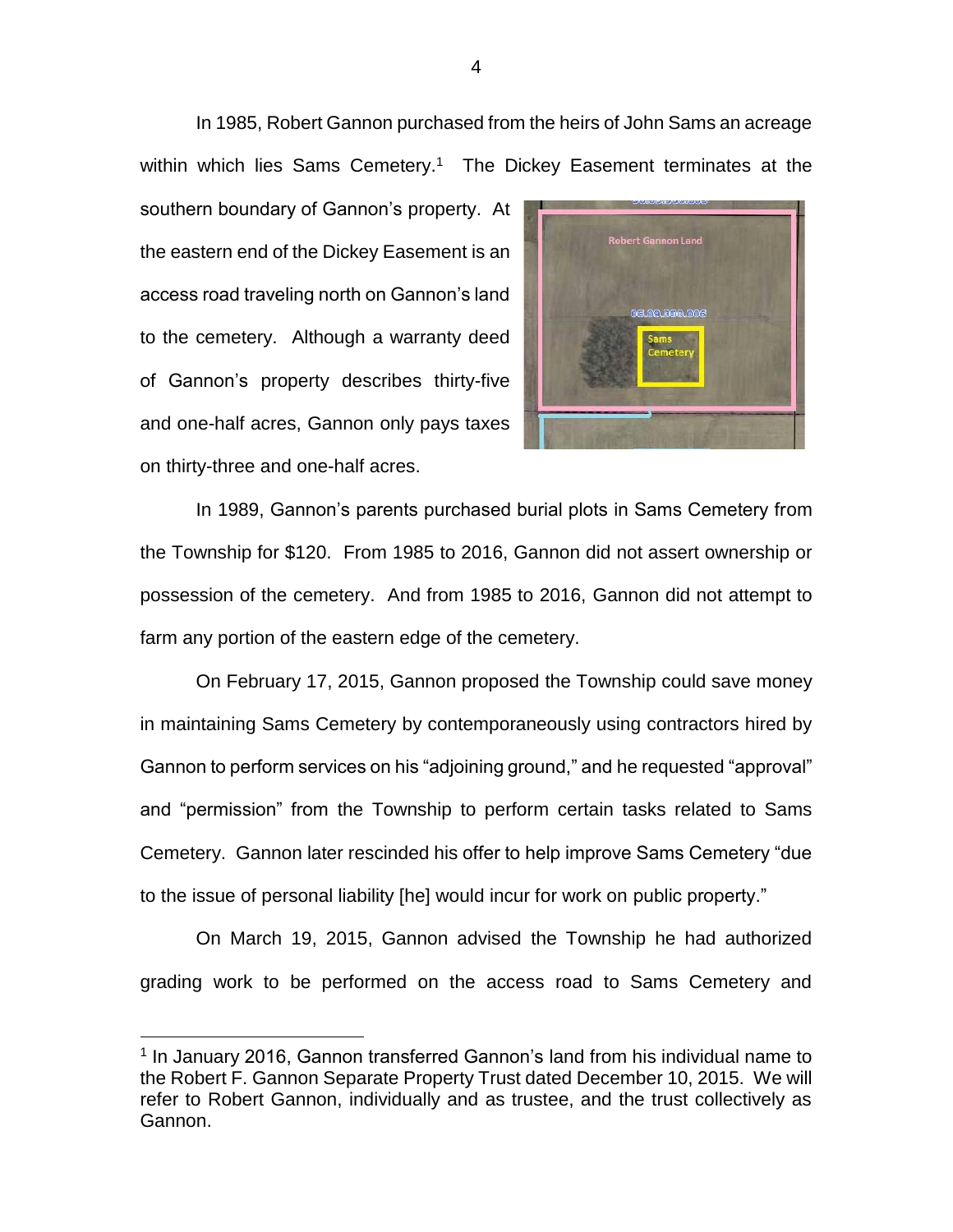requested the Township "put gravel on the regraded road." On April 28, Gannon sent an invoice for reimbursement to the Township for the grading work performed on the access road to Sams Cemetery. On June 5, Poweshiek Township responded, noting the work performed had not been authorized and the request for reimbursement was not properly submitted but it would be discussed at the next meeting of trustees.

Sometime in April 2016, Gannon removed the fence surrounding Sams Cemetery, plowed over and cultivated the eastern end of the cemetery, and planted row crops "up to the area where graves were occupied."

On July 1, 2016, the Township filed a petition to quiet title of Sams Cemetery in the Township, asked the court to determine the boundaries of Sams Cemetery, and sought an easement for a twenty-foot wide access road extending from the Dickey Easement north to Sams Cemetery.

In January 2018, the court granted the Township summary judgment on its claim of adverse possession. After recounting the ownership and maintenance history described above, the district court ruled:

The Iowa Cemetery Act contains a specific statutory prohibition against obtaining title to a cemetery by adverse possession: "A cemetery or a pioneer cemetery is exempt from seizure, appropriation, or acquisition of title under any claim of adverse possession, unless it is shown that all remains in the cemetery or pioneer cemetery have been disinterred and removed to another location." This provision first became a part of the law relating to cemeteries when it was enacted in 2005 [sic].<sup>[2]</sup>

When the foregoing legal principles are applied to the facts in the case at bar, even when the facts are viewed in a light most

 $\overline{a}$ 

<sup>&</sup>lt;sup>2</sup> Iowa Code section 523I.316 (2016), entitled "Protection of cemeteries and burial sites" was effective July 2005. *See* 2005 Iowa Acts, ch. 128, § 38. However, the quoted language is subsection 523I.316(7), which was added in 2009. *See* 2009 Iowa Acts, ch. 179, § 144.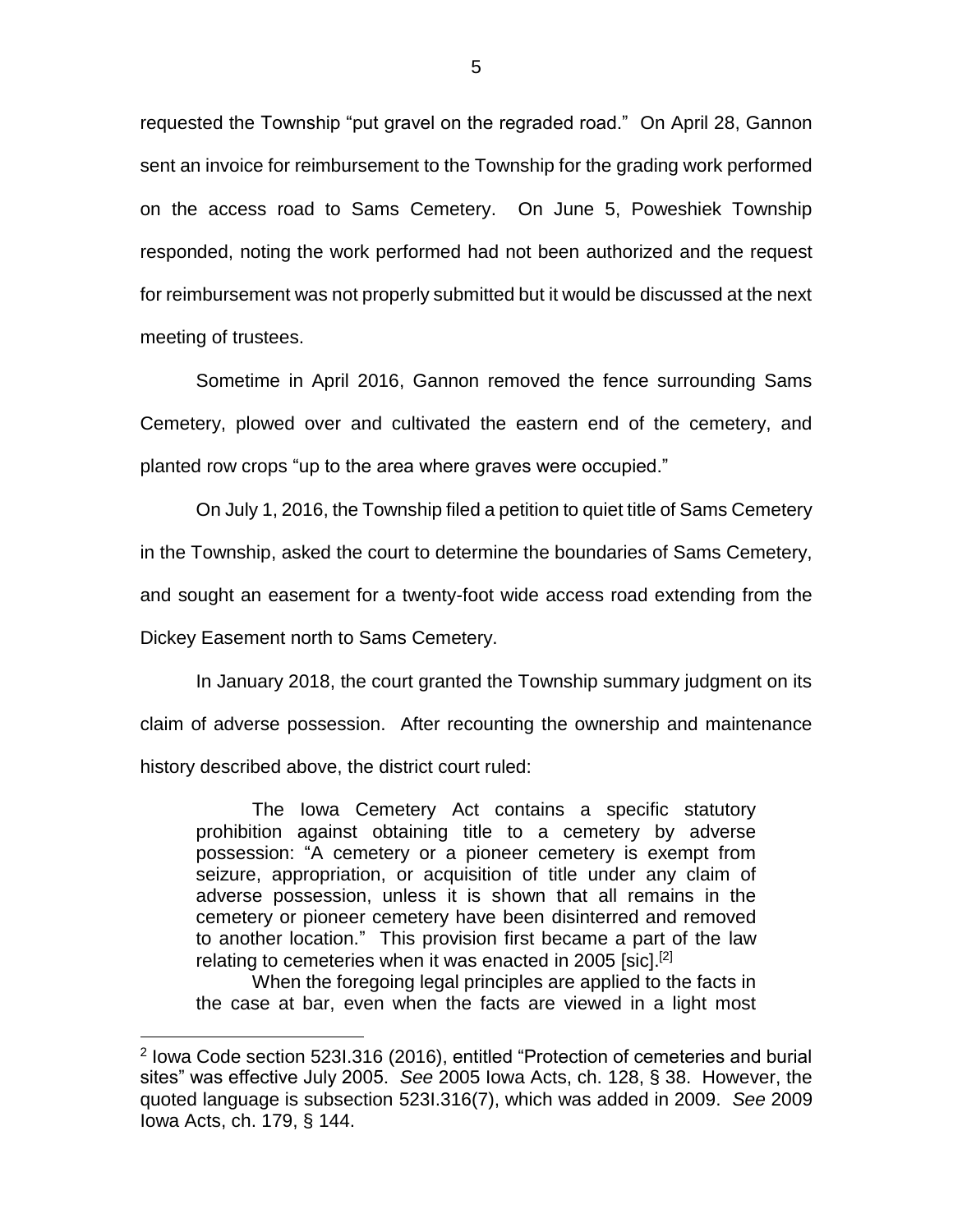favorable to Gannon, the undisputed facts establish, by clear and positive proof that Poweshiek Township acquired title to Sams Cemetery by adverse possession, on or before the date on which the Iowa Cemetery Act was amended to disallow acquiring title to a cemetery by adverse possession.

For a period of far more than ten years Poweshiek Township has exercised hostile, actual, open, exclusive and continuous possession of the real estate making up Sams Cemetery. While this use and occupancy has not been under any color of title despite the reference in John Sams'[s] memoirs, the use and occupancy has been under claim of right. Poweshiek Township has continuously maintained and improved the property in a manner entirely consistent with ownership of the property.

The maintenance and improvement of Sams Cemetery by Poweshiek Township has been actual, open and obvious to all, including Gannon. Jasper County has abdicated its right to collect property taxes related to Sams Cemetery. Poweshiek Township has collected the rents for the real estate, in the form of revenue from the sales of cemetery lots. All of these indices of adverse possession, and ownership, existed for more than ten years prior to the passage of the amendment to the Iowa Cemetery Act prohibiting acquisition of title by adverse possession.

In January 2019, the Township was granted summary judgment on its claim

for an access easement to the cemetery: "Precisely the same facts upon which the

court concluded the [Township] acquired legal title to the cemetery itself by

adverse possession lead to the inescapable conclusion [the Township] acquired a

prescriptive access easement connecting the expressly granted Dickey Easement

to the cemetery." In the alternative, the court noted "there is clearly an easement

by necessity between the Dickey Easement and the cemetery."

On November 11 and 14, 2019, a trial was held to determine the boundaries

of the cemetery and the dimensions and location of the access easement. On

January 16, 2020, the court issued its findings:

. . . .

In this case the boundary line for the cemetery was definitely marked by a fence from at least the early 1980s until 2016, when Gannon removed it.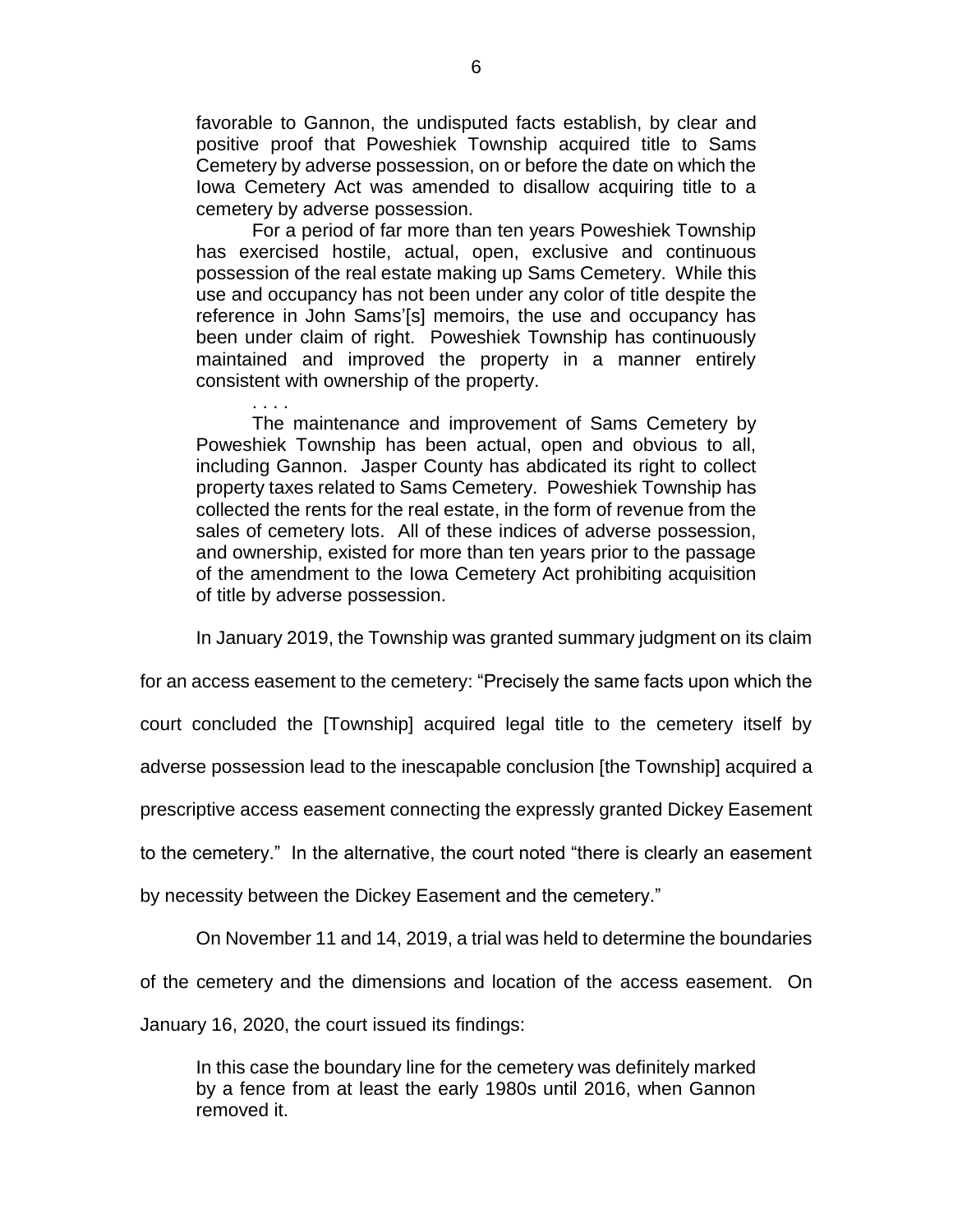That fence was long recognized and acquiesced in as a boundary between the farmland and the cemetery. As to all of the property within the fence, including the portion at the east end which was not mowed, the evidence establishes [the Township] exercised hostile, actual, open, exclusive and continuous possession. The fence became the true boundary. Gannon had notice of and acquiesced in this fence as a boundary beginning at the time he purchased the property in 1985. As shown by the evidence, it was not until March 2016, when he received the title opinion from attorney Norris, that he believed he was the owner of any portion of the land within the fence.

Unfortunately, before a survey could be done, Gannon removed the fence. Plaintiffs were thus faced with trying to establish where the fence was located before he removed it.

A preponderance of the evidence proves the amended Plat of Survey prepared by [Larry] Hyler . . . establishes the location of the fence before it was removed, to a reasonable degree of surveying certainty.

. . .

. . . .

In the ruling on [the Township's] motion for summary judgment, filed January 16, 2018, this court concluded "the [Township is] entitled to have title to Sams Cemetery quieted by reason of adverse possession." Title to that portion of land described in [Hyler's amended plat] is hereby quieted in Plaintiffs.

By necessity, an easement by prescription exists over and across Gannon's property, leading from the Dickey Easement north to the southwest corner of the cemetery.

Considering both the evidence as to the historic use of the easement, as well as the current necessity for its use as an access from the Dickey Easement to the cemetery, the court finds a preponderance of the evidence establishes the width of the access easement should be limited to [sixteen] feet. Contrary to Gannon's contention, Exhibits C and F do not illustrate the historic width of the access easement; both photos were taken after Gannon removed the fence surrounding the cemetery and started farming closer to the access easement. Gannon's seven foot measurement of the actual width of the easement also occurred following those events.

[Township clerk Debbie] Sage testified she historically mowed on either side of the tire tracks using a [fifty-four inch] mower. This adds a total of nine feet to the seven foot width measured by Gannon, for a total of [sixteen] feet. This conclusion as to width of the access easement is supported by the photos that show the comparative width of both the Dickey Easement and the access easement.

Gannon testified the curve from the Dickey Easement into the south end of the access easement has become more and more rounded and now encroaches more and more on his field located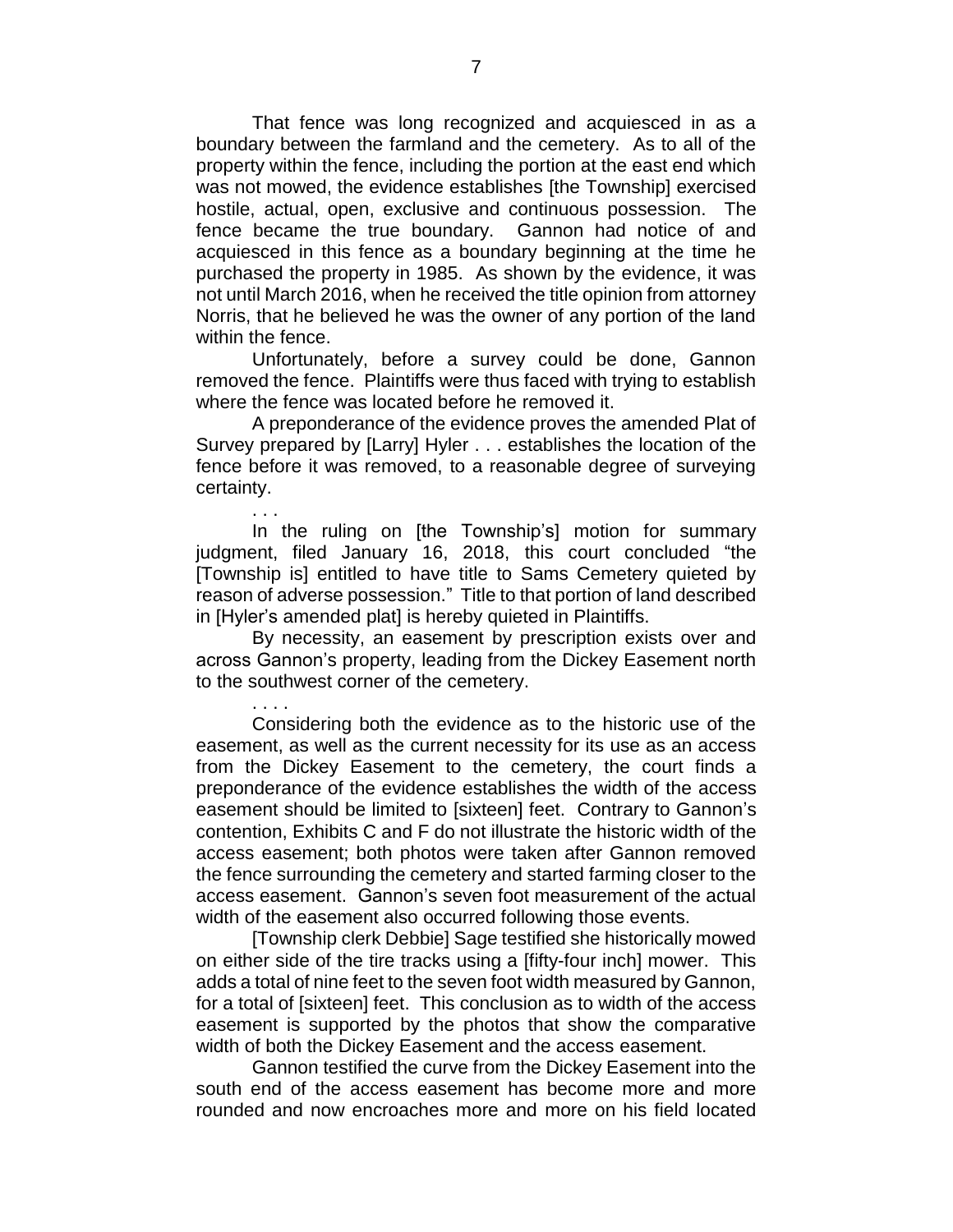immediately northwest of the curve. In keeping with the notion that an easement by prescription should be only as wide as is necessary for its purpose, any "curve" necessary to transition from the east-west Dickey Easement onto the north-south access easement should be on the Dickey Easement and should not encroach onto Gannon's property.

The court concluded, "Defendants may use the property covered by the easement

for any purpose not inconsistent with the purpose of said easement to provide a

means of ingress and egress to Sams Cemetery from the Dickey Easement."

Gannon appeals the grants of summary judgment as well as the court's

ruling following the trial. The Township cross-appeals, contending the district court

should have granted an easement twenty feet in width.

## **II. Summary Judgment.**

*A. Scope and standard of review.*

We review a district court ruling on a motion for summary judgment for correction of errors at law. Summary judgment is proper when the moving party has shown there is no genuine issue as to any material fact and the moving party is entitled to judgment as a matter of law. Summary judgment is appropriate if the record reveals only a conflict concerning the legal consequences of undisputed facts. We review evidence in the light most favorable to the nonmoving party.

*EMC Ins. Grp., Inc. v. Shepard*, \_\_\_ N.W.2d \_\_\_, \_\_\_, 2021 WL 2384828, at \*5

(Iowa 2021) (altered for readability).

*B. Adverse possession results in the Township's title to Sams Cemetery.*

Gannon asserts the court erred in granting summary judgment to the Township on

the adverse possession claim. He attacks the ruling on several fronts, contending:

(1) the Township's action to quiet title is absolutely barred by Iowa Code section

523I.316(7) because the Township did not file its petition to quiet title before 2016,

(2) because the Township's possession began permissively, it could never become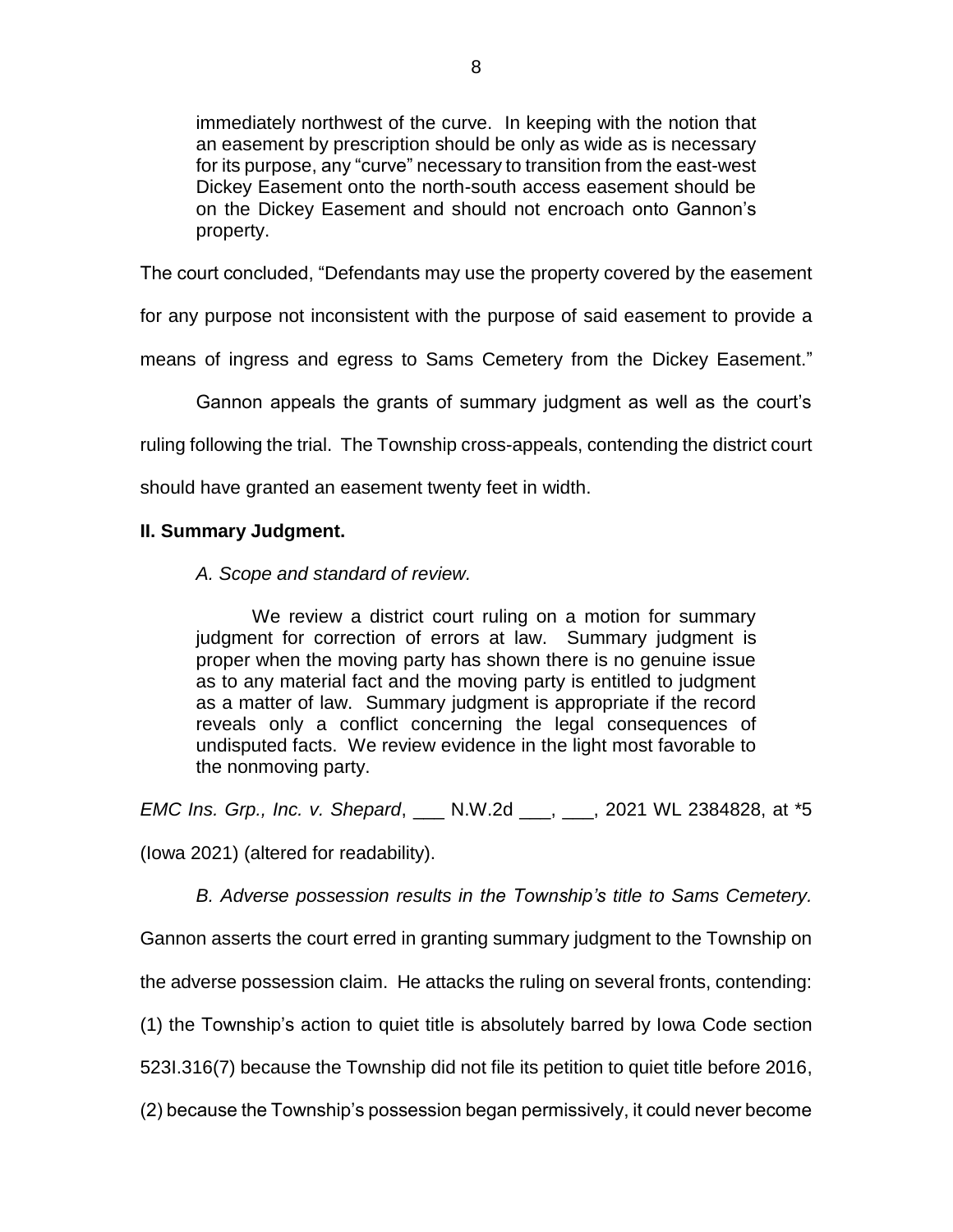adverse, and (3) genuine issues of material fact concerning requisite elements of an adverse possession remained, precluding summary judgment.

In response, the Township maintains it has adversely possessed the cemetery for more than 100 years, and once the elements of adverse possession are satisfied for a period of ten years the record titleholder is precluded from asserting a claim to recover the property. Because title in fee simple passed by adverse possession long before section 523I.316(7) was enacted, the provision is of no consequence.

"A party claiming title by adverse possession must establish hostile, actual, open, exclusive and continuous possession, under claim of right or color of title for at least ten years." *C.H. Moore Tr. Est. v. City of Storm Lake,* 423 N.W.2d 13, 15 (Iowa 1988). "Proof of these elements must be 'clear and positive.'" *Id.* (citation omitted). "[T]he doctrine of adverse possession is strictly construed" because "the law presumes possession is under regular title." *Mitchell v. Daniels*, 509 N.W.2d 497, 499 (Iowa Ct. App. 1993).

"[T]o constitute adverse possession, *or to set in operation the statute of limitations*, does not necessarily require the claimant to live upon the land, or to enclose it with fences, or to stand guard at all times upon its borders, to oppose the entry of trespassers or hostile claimants. *It is enough if the person pleading the statute takes and maintains such possession and exercises such open dominion as ordinarily marks the conduct of owners in general, in holding, managing, and caring for property of like nature and condition.*"

*C.H. Moore*, 423 N.W.2d at 15 (first emphasis added) (citation omitted).

We begin with the hostile, actual, open, and exclusive elements, which we will consider together. The summary judgment record establishes the Township since at least the late 1800s—has taken all actions necessary and attendant to the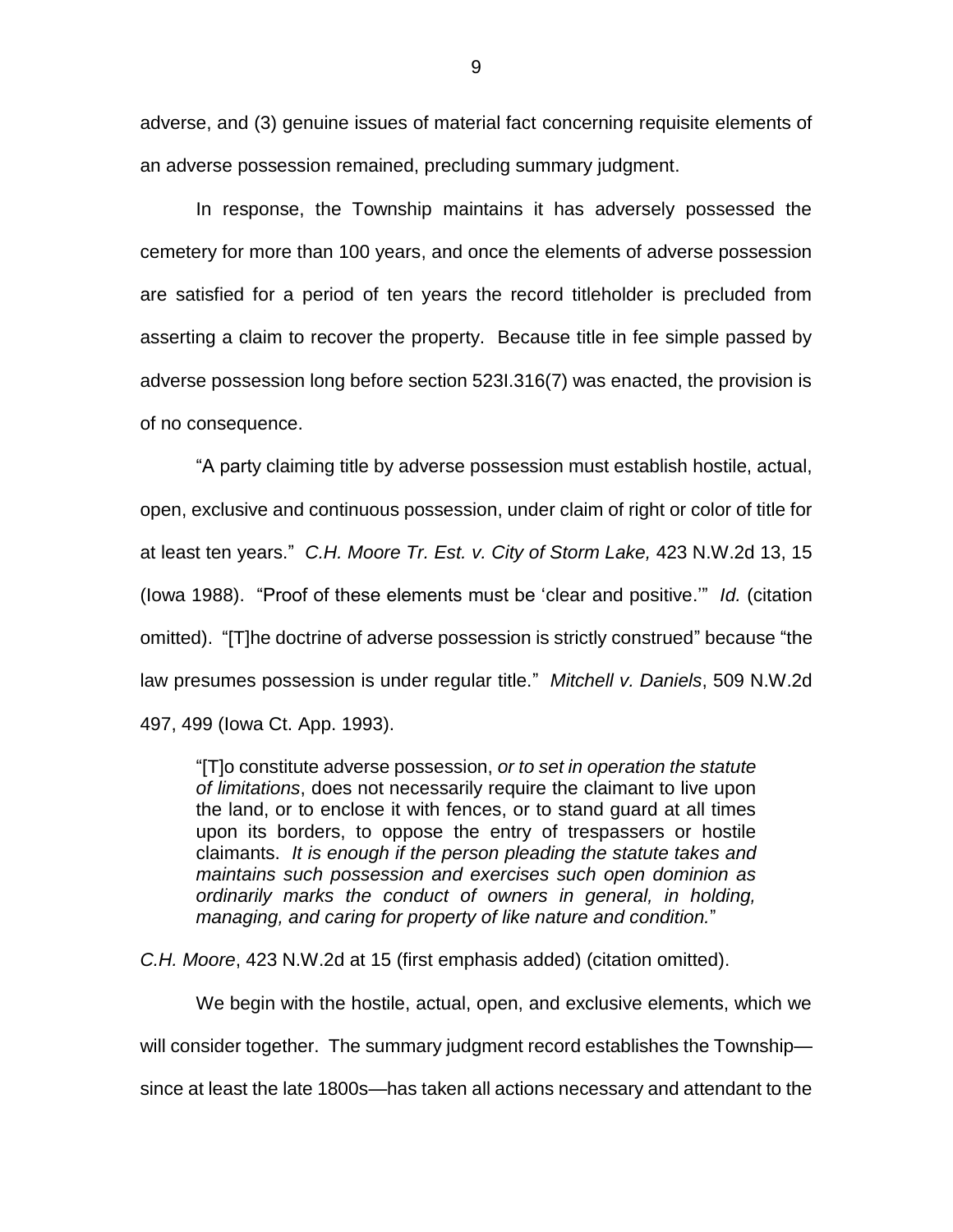ownership, management, and maintenance of a cemetery, including constructing a fence around the cemetery, mowing, clearing brush, repairing monuments, and selling plots. It also obtained the Dickey Easement to gain access to the driveway to the cemetery in 1893. Moreover, until 2016, Gannon himself treated the Township as the owner of the cemetery.

In an email dated February 17, 2015, Gannon sought the Township's approval to allow him to "do the improvements to Sams Cemetery that I discussed with you two years ago," including trash removal, disposal of a dying tree, and leveling of "[t]he road leading to the cemetery that crosses my property." Gannon stated in part:

What I need from the township committee is the approval to do the work described above that involves the cemetery in particular. I am requesting the payment of \$2500 that the township offered to me in the Aug. 7, 2012 e-mail from Ed Parker. This money will pay for the removal of the dead tree and other trees in the cemetery and their disposal, the removal of the fence, the removal of the debris pile and its disposal and the grading of the road that is on my property. I am willing to offer personally the earth and the reshaping of the cemetery as well as dressing it up with Spruce trees.

This is the most economical choice in my mind for the township. I am only able to offer this up to the time that Huber will be arriving to tear down and burn the small forest that is on my property. Huber may be in to do this task within the month. Once Huber removes the small forest on my land I am unable to offer the removal or disposal of the dead trees or debris pile.

In this communication Gannon differentiates the cemetery from his own

property. He seeks permission from the trustees to do work on cemetery grounds.

Why would he ask the Township for payment unless he acknowledges the

Township owns the cemetery?

"Hostility of possession does not imply ill will, but only an assertion of

ownership by declarations or acts showing a claim of exclusive right to the land."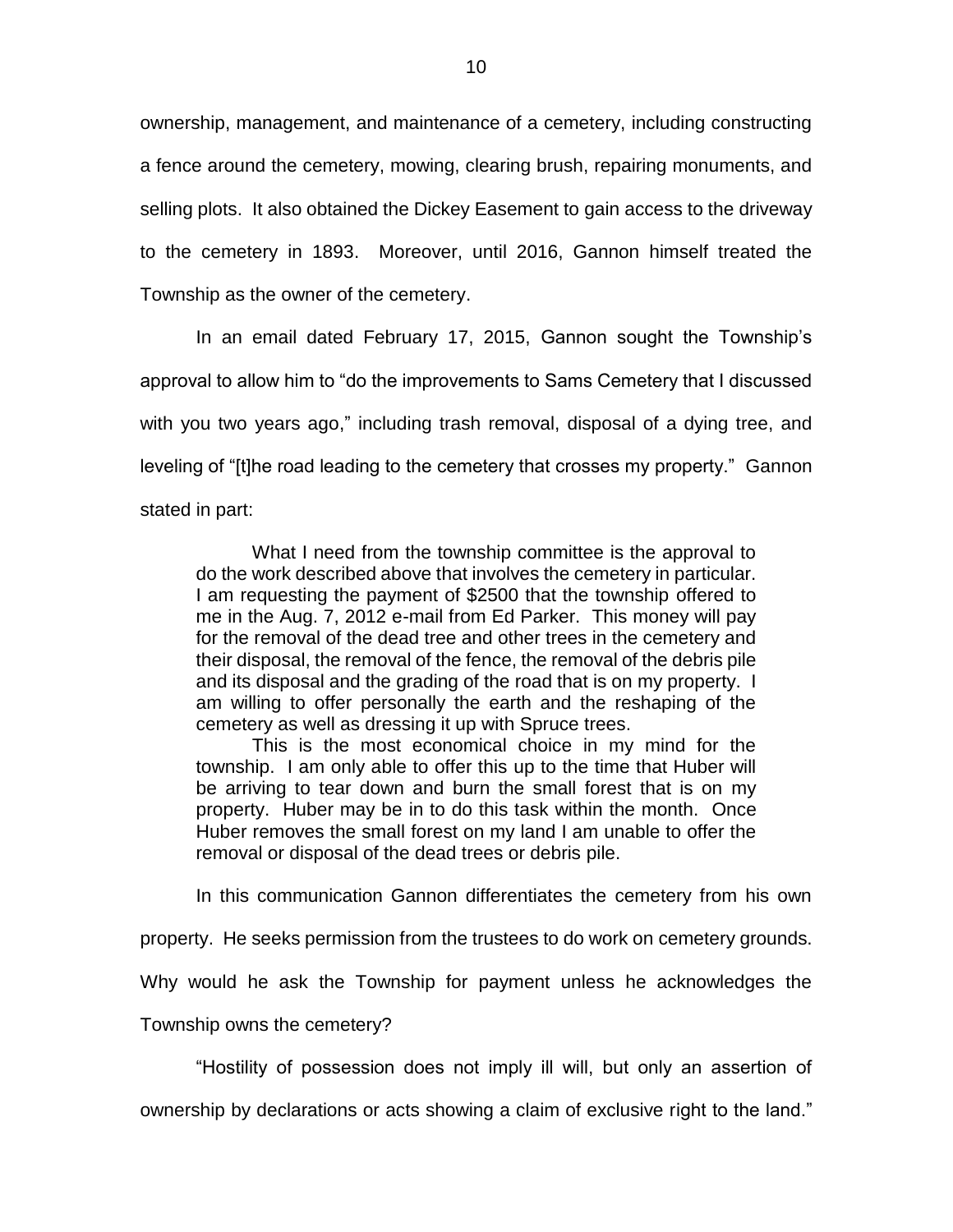*Johnson v. Kaster*, 637 N.W.2d 174, 178 (Iowa 2001). As was the case in *C.H. Moore*, the precise dates are of little moment, because we agree with the district court here "there was no genuine issue of fact as to the passage of the requisite ten-year period." 423 N.W.2d at 16. Even if we assume the Township's possession was not hostile to the titleholder until Gannon purchased his land from Sams's descendants in 1985, the ten-year period ran *at latest* by 1995, and the Township acquired title of the cemetery in fee simple by adverse possession. *See Belding v. Huttenlocher*, 159 N.W. 191, 193 (Iowa 1916) ("It may be conceded, and is conceded, that adverse, actual, visible, notorious, continuous, and hostile possession of real estate for ten years, or more than ten years, under color of title or claim of right, gives fee-simple title to the person so in possession."); *Fagan v. Hook*, 105 N.W. 155, 157 (Iowa 1905) (noting good title "may be acquired by adverse possession," but the contract before the court required more—it was not "enough that the title was in fact good" but whether it "so appeared on the abstract"); *Hohl v. Osborne*, 92 N.W. 697, 698 (Iowa 1902) (holding defendant proved an indefeasible title to land by exclusive occupancy for seventeen years under a claim of right despite record title in another).

Turning to a claim of right, "claim of right" does not require a writing. *Council Bluffs Sav. Bank v. Simmons*, 243 N.W.2d 634, 636 (Iowa 1976). It requires a person to use land "openly and notoriously, as owners of similar lands use their property, to the exclusion of the true owner." *I–80 Assocs., Inc. v. Chi., Rock Island & Pac. R.R. Co.*, 224 N.W.2d 8, 11 (Iowa 1974). In *C.H. Moore*, a party asserted ownership of land formed when the city dredged a lake. 423 N.W.2d at 15. The State argued "initial ownership is immaterial[,] since the State had exercised a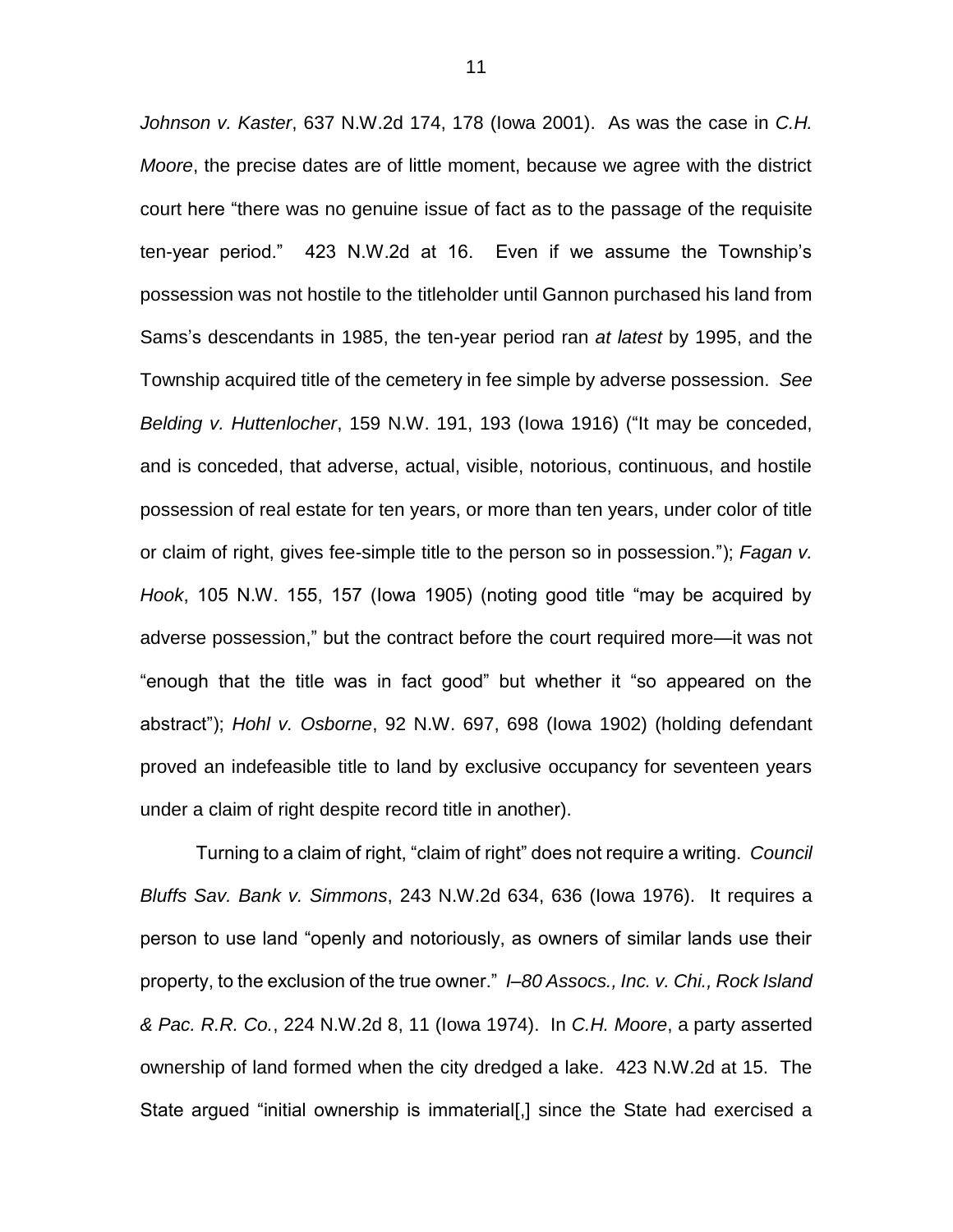claim of right to the land for over ten years" and maintained the land as a park. *Id.*  Our supreme court agreed:

Use of the Storm Lake park by the public is consistent with the State's claim of right; . . . the city's allowance of public access is such use as "ordinarily marks the conduct of owners in general, in holding . . . property of like nature and condition." The very purpose of owning or maintaining a park is to allow its use by the public.

*Id.* at 15–16 (citations omitted).

 $\overline{a}$ 

Here, the Township has claimed the cemetery of right, selling plots and maintaining the grounds and access to the cemetery. The Township also obtained an easement along neighboring land to the access drive, and Gannon is not taxed on the cemetery acres. *See Louisa Cnty. Conservation Bd. v. Malone*, 778 N.W.2d 204, 208 (Iowa Ct. App. 2009) (finding more than "mere use" of trail established the requisite hostility, noting the board or its predecessors in interest "brought in and spread gravel, cleared brush, mowed, and trimmed trees—in general maintaining the property as a developed nature trail," "placed a sign near where the right-of-way met the road," and paid property taxes on the land).

Gannon's assertion that Iowa Code section  $5231.316(7)^3$  is an absolute bar is stymied by the same running of the adverse possession clock. This section was not enacted until 2009, long after the Township obtained title by adverse possession.

<sup>&</sup>lt;sup>3</sup> Section 523I.316 generally requires a governmental subdivision to preserve and protect cemeteries. Subsection 7 provides, "A cemetery or a pioneer cemetery is exempt from seizure, appropriation, or acquisition of title under any claim of adverse possession, unless it is shown that all remains in the cemetery or pioneer cemetery have been disinterred and removed to another location." In light of the governmental subdivision's duty to protect a cemetery, the court is not at all convinced this provision applies to a governmental subdivision.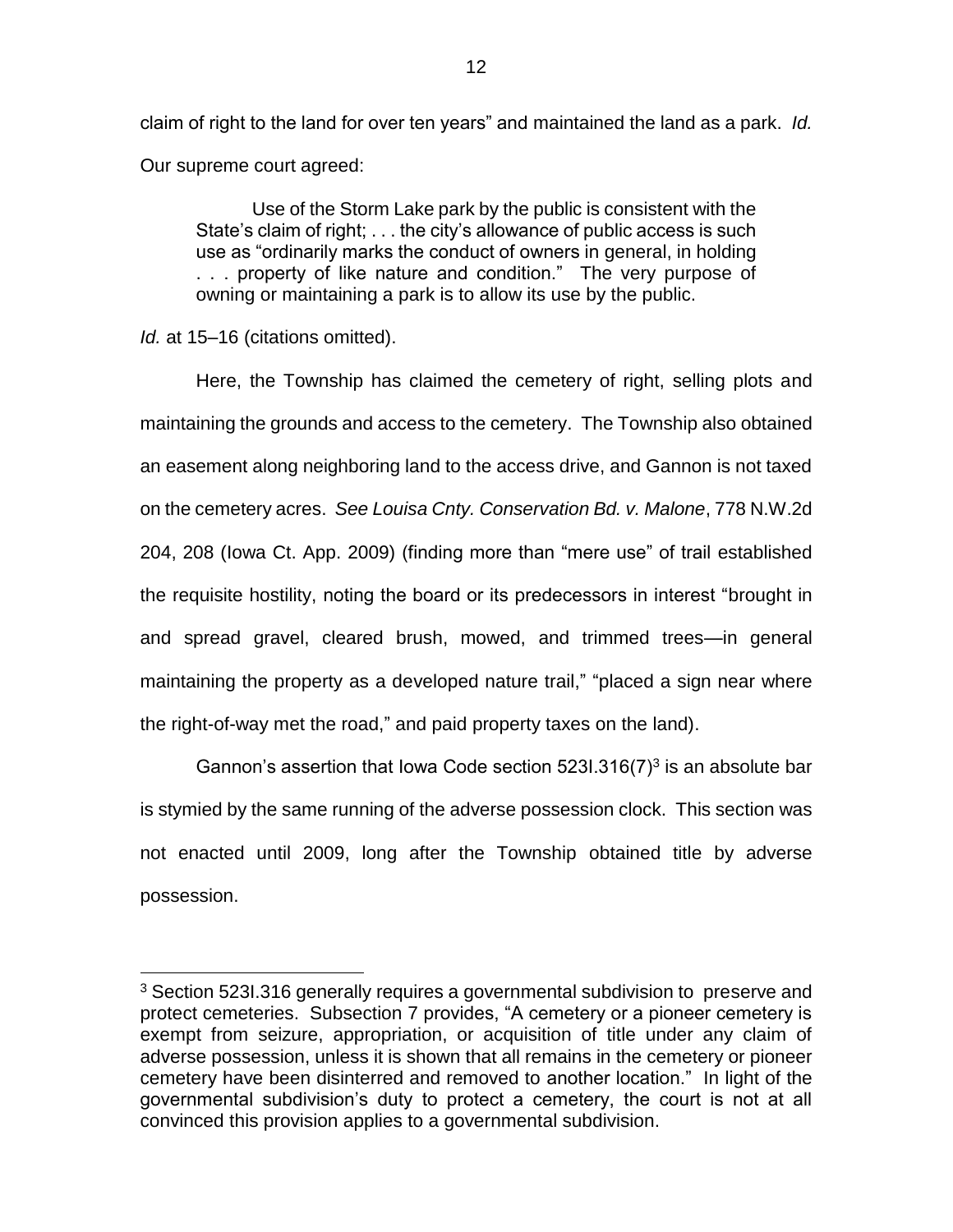Gannon contends issues of fact remain because the Township's maintenance and repair was not done under a claim of right "but rather a statutory obligation." Gannon asserts the "actions of the Township trustees as they relate to Sams Cemetery and Robert Gannon were wholly consistent with Robert Gannon's ownership and statutory duties." This statement is belied by Gannon's own conduct and communications with the trustees, which acknowledged the Township's ownership of the cemetery from 1985 to 2016.

Moreover, Gannon's appellate counsel argued the duty to maintain cemeteries is enabled by the township trustees' authority to tax property pursuant to Iowa Code section 359.33. Section 359.33 provides: "[Township trustees] may levy a tax not to exceed six and three-fourths cents per thousand dollars of assessed value of taxable property to improve and maintain any cemetery not owned by the township, provided the [cemetery] is devoted to general public use." Here, the trustees did *not* tax Sams Cemetery because they presumed the township owned it.

We find no error in the district court's grant of summary judgment to quiet title of Sams Cemetery to the Township.<sup>4</sup>

*C. Access easement by necessity.* "There are four ways to create an easement: (1) by express grant or reservation, (2) by prescription, (3) by necessity, and (4) by implication." *Nichols v. City of Evansdale*, 687 N.W.2d 562, 568 (Iowa

 $\overline{a}$ 

<sup>&</sup>lt;sup>4</sup> This conclusion makes it unnecessary to address the Township's alternative claim of ownership by public dedication. *See generally Sons of the Union Veterans of the Civil War v. Griswold Am. Legion Post 508*, 641 N.W.2d 729, 734 (Iowa 2002) (listing elements of dedication).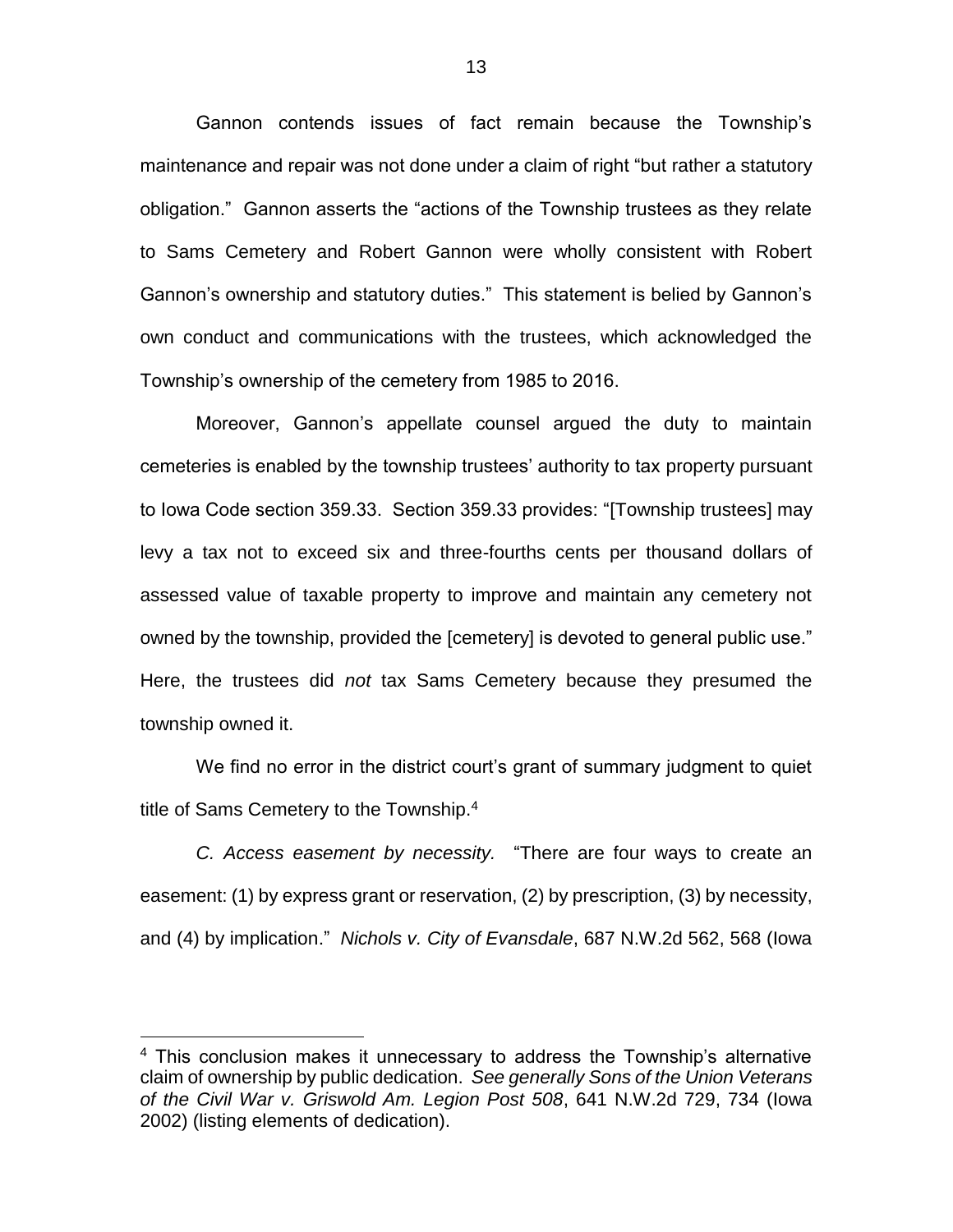2004). Here, the district court granted summary judgment on the basis of easement by prescription or necessity.

An easement by prescription is akin to adverse possession. Yet, instead of acquiring title to the property, the putative easementholder acquires the right to legally use the property. "Under Iowa law, an easement by prescription is created when a person uses another's land under a claim of right or color of title, openly, notoriously, continuously, and hostilely for ten years or more." . . . .

An easement by necessity is a form of implied easement, but it "is separate, and we have always recognized it as such." "One significant difference is that an easement by implication requires a showing the parties intended such a right to exist. An easement by necessity involves no such intent." In order to establish an easement by necessity, the putative easement-holder must establish: (1) unity of title to the dominant and servient estates at some point prior to severance, (2) severance of title, and (3) necessity of the easement. The doctrine of easement by necessity is most commonly applied when a landowner parcels out a landlocked portion of his or her land and conveys it to another. Under these circumstances, courts may imply an easement by necessity across the seller's land to provide the purchaser of the landlocked parcel with access to a public road.

*Id.* (internal citations omitted).

The facts establishing the existence of "a prescriptive easement 'must be strictly proved. They cannot be presumed.'" *Brede v. Koop*, 706 N.W.2d 824, 828 (Iowa 2005) (quoting *Simonsen v. Todd*, 154 N.W.2d 730, 736 (Iowa 1967)). Whether the evidence supports the requirements of an easement is determined on a case-by-case basis. *Johnson*, 637 N.W.2d at 179.

We need not address whether the Township established an easement by prescription. Viewing the evidence in the light most favorable to Gannon, no genuine issues of material fact exist with respect to the Township's claim of easement by necessity: (1) legal title to Sams Cemetery and Gannon's surrounding farmland were commonly held by the Sams family and then Robert Gannon, (2) the Township's adverse possession of Sams Cemetery for a period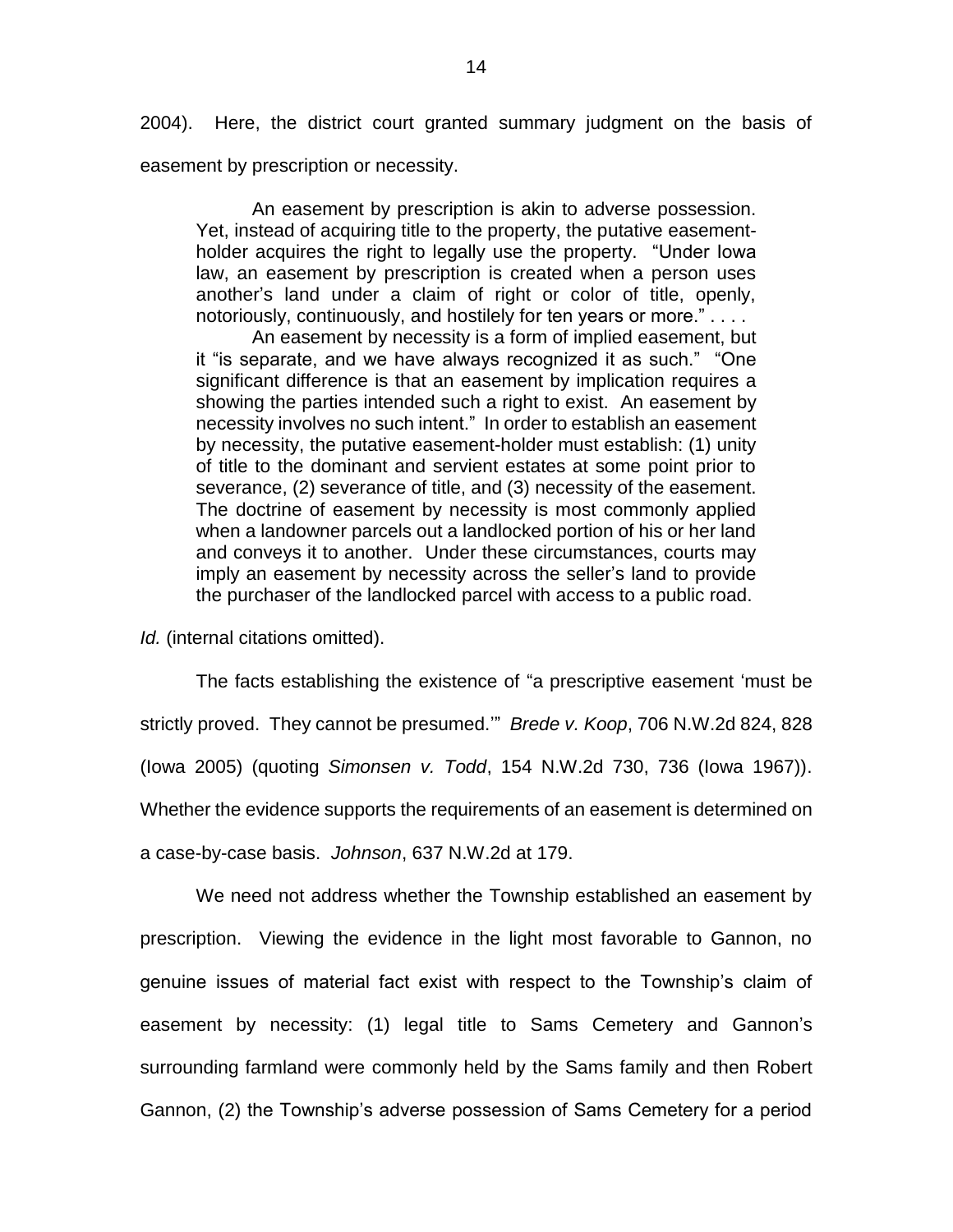of ten years severed unity of title, and (3) an easement is necessary for the pubic

to access Sams Cemetery. *See JP Morgan Chase Bank v. Nichols*, No. 12-0301,

2013 WL 85779, at \*2–5 (Iowa Ct. App. Jan. 9, 2013) (discussing elements of

easements by necessity).

# **III. Legal Description of Cemetery and Easement.**

When the district court granted summary judgment to the Township in its

quiet title action, it stated:

[W]hile there are no material facts in dispute to overcome the conclusion the Plaintiffs are entitled to have title to Sams Cemetery quieted by reason of adverse possession, a legal description for Sams Cemetery must be ascertained. In the event the parties are able to agree as to the legal description, this litigation may end. Otherwise, the remaining task at the scheduled trial will be to establish the legal description for Sams Cemetery.

And in granting the Township summary judgment on the access easement,

the court noted:

It is certainly true that Gannon's conduct in removing the fence that previously surrounded the cemetery has contributed greatly to difficulty in ascertaining the boundaries for the cemetery. On the other hand, in ruling on these motions for summary judgment the court is required to view the evidence in a light most favorable to Gannon. When the evidence is viewed in this light, there are material facts in dispute which make the court unable to determine the true legal description for both the cemetery and the access easement. Thus, while this court has concluded an access easement exists, by reason of both prescription and necessity, the court is not able to rule as a matter of law the legal descriptions contained in the Plat of Survey are the true legal descriptions for the two parcels.

Thus, the matters remaining for trial were the determination of a legal

description for both the cemetery and the access easement. A trial in equity was

held on November 14 and 15, 2019, at which both parties presented evidence.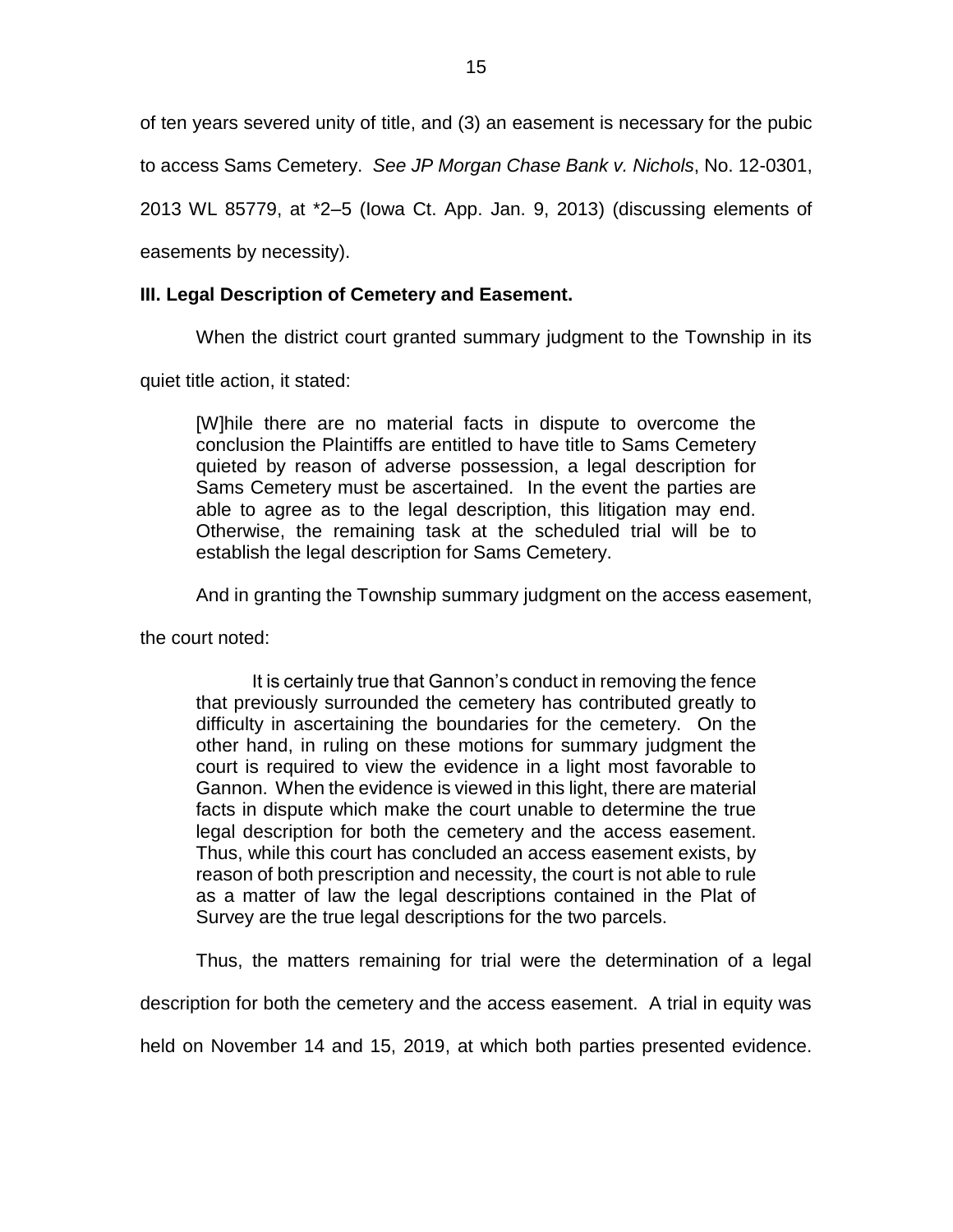The court filed its ruling on January 16, 2020. Gannon appeals and the Township cross-appeals.

*A. Scope and standard of review.* Actions to quiet title are tried in equity. *See* Iowa Code § 649.6. Our review is de novo. S*ee* Iowa R. App. P. 6.907. We examine all the facts and the law to decide the issues anew. *See Brede*, 706 N.W.2d at 826. "[W]e are not bound by the trial court's findings of fact, but give them weight in our decision because of the trial court's opportunity to view the evidence and witnesses firsthand." *Kolb v. City of Storm Lake*, 736 N.W.2d 546, 553 (Iowa 2007).

*B. Positions of the parties.* As to the boundaries of the cemetery, the Township relied on a revised plat prepared by Larry Hyler, a certified land surveyor with Bishop Engineering. The plat, also known as the Plat of Survey, is shown below: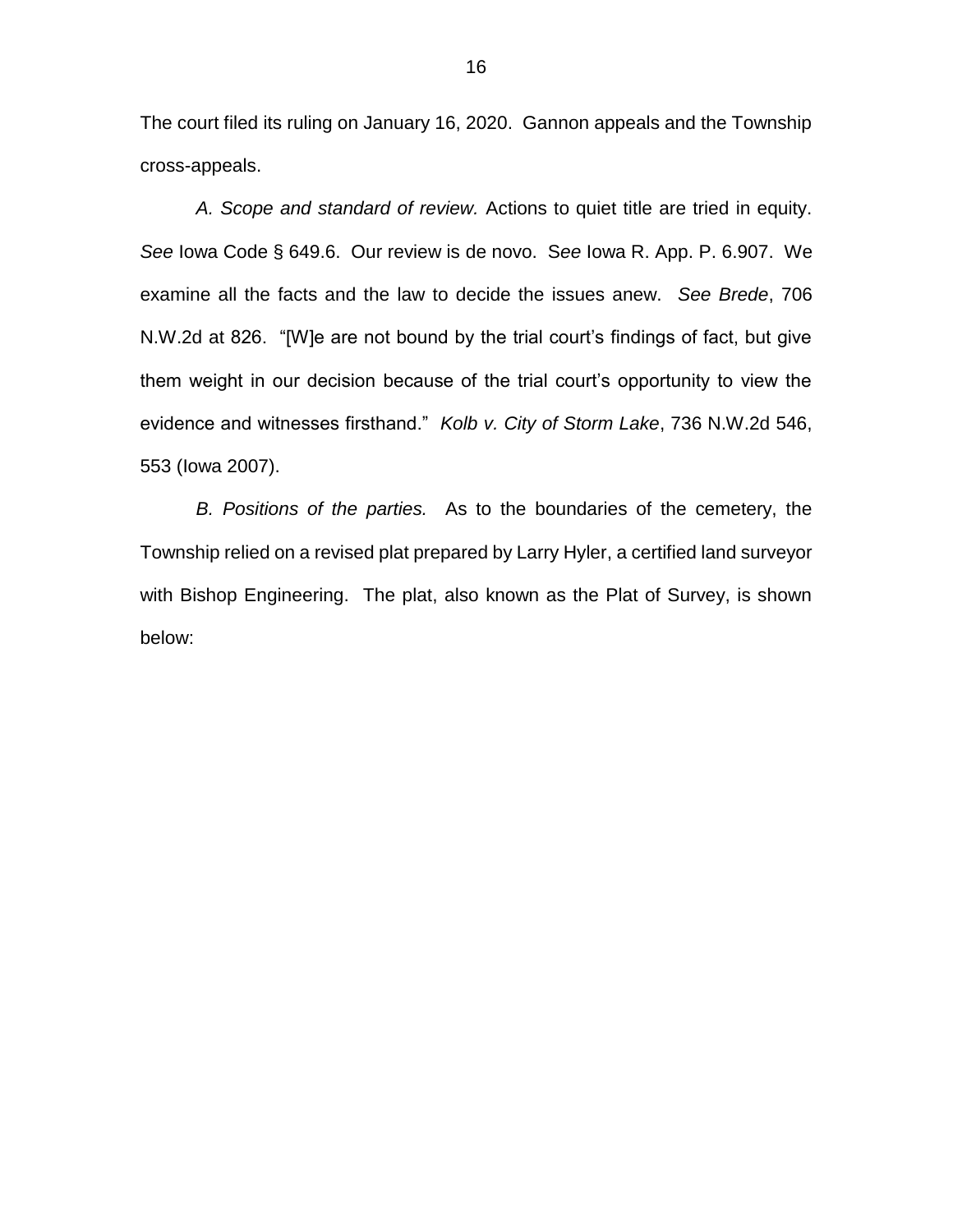

#### ACCESS EASEMENT DESCRIPTION:

AN IRREGULAR SHAPED PORTION OF THE SOUTHEAST QUARTER OF THE SOUTHWEST QUARTER OF SECTION 9, TOWNSHIP 90 NORTH, RANGE 21 WEST OF THE 5TH P.M., JASPER COUNTY, IOWA IS DESCRIBED AS FOLLOWS: COMMENCING AT A STONE MONUMENT AT THE SOUTHWEST CORNER OF THE SOUTHEAST QUARTER OF THE SOUTHWEST QUARTER OF SAID SECTION 9; THENCE S89'40'14'E ASSUMED BEARING FOR THIS DESCRIPTION ALONG THE SOUTH LINE OF THE SOUTHEAST QUARTER OF THE SOUTHWEST QUARTER OF SAID SECTION 9, A DISTANCE OF 517 A4 FEET TO THE POINT OF BEGINNING. THENCE N34"38"16"E, A DISTANCE OF 35.79 FEET; THENCE N00\*0000'E, A DISTANCE OF 156.04 FEET; THENCE N88\*22'33"E, A DISTANCE OF 20.01 FEET; THENCE S00\*00'00"E, A DISTANCE OF 162.84 FEET; THENCE S34\*36'16"W, A DISTANCE OF 28.38 FEET TO THE SOUTH LINE OF THE SOUTHEAST QUARTER OF THE SOUTHWEST QUARTER OF SAID SECTION 9; THENCE N89"40"14"W ALONG THE SOUTH LINE OF THE SOUTHEAST QUARTER OF THE SOUTHWEST QUARTER OF SAID SECTION 9, A DISTANCE OF 24.20 FEET TO THE POINT OF BEGINNING.

Gannon, however, on March 21, 2018, filed a motion for trial regarding true

corners and boundaries pursuant to Iowa Code section 650.6, asserting the photo

below shows the true borders:

W

in/ 800<br>/4-3007/4<br>-21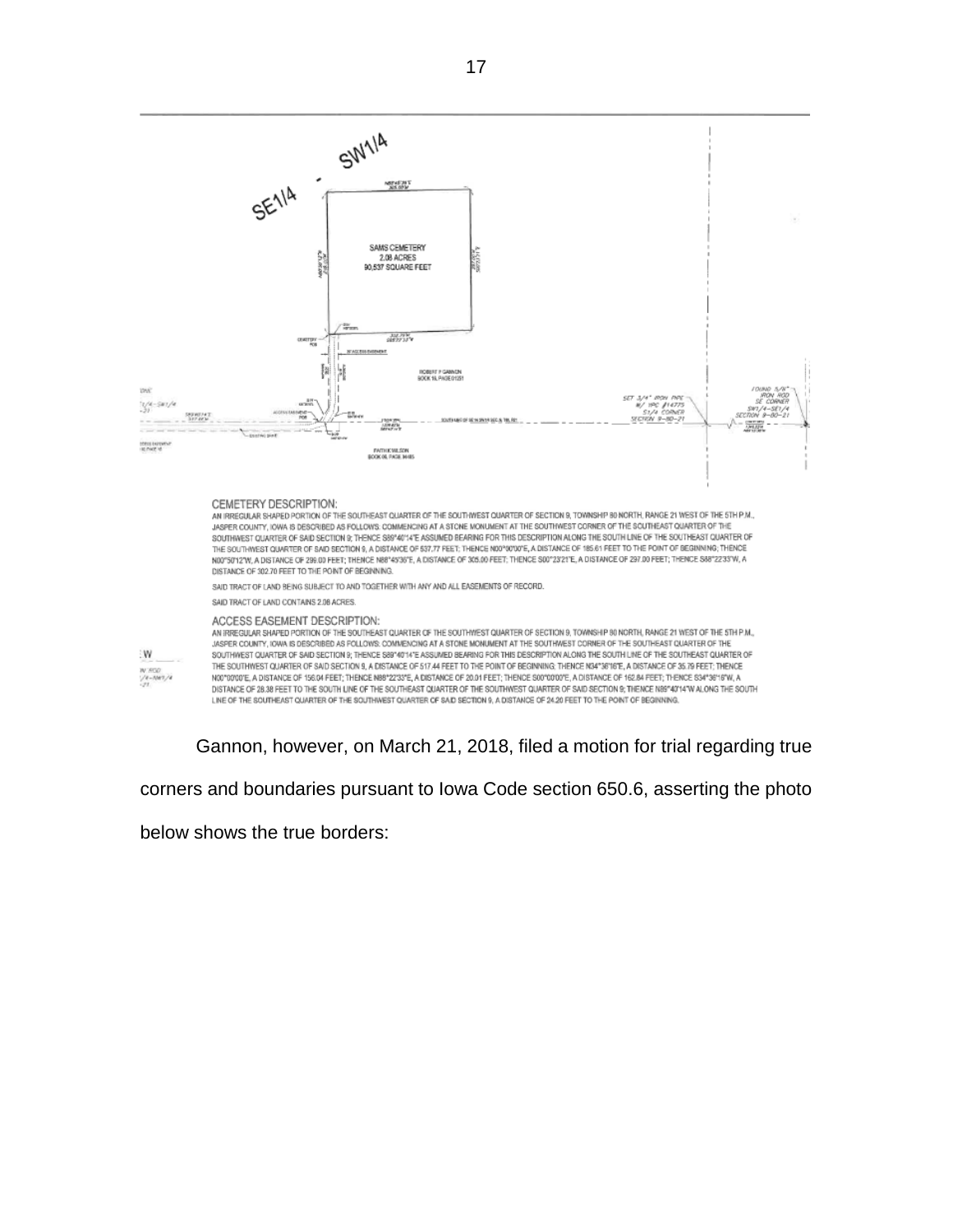

The trial court found there had been a fence surrounding the cemetery since at least the mid-1980s, which was confirmed by Gannon's own testimony that a fence surrounded the cemetery when he purchase the land in 1985. At the east end of the cemetery was an area that was not mowed. Township trustees and the clerk referred to that area as native prairie grass, which was intentionally not mowed but sprouting trees were removed. Gannon testified he considered the mowed area, not the fence, the boundary for the cemetery. The photo submitted by Gannon above was taken after he removed the fence, removed the grasses on the east end, and planted up to the occupied graves in 2016. The court impliedly rejected Gannon's testimony, finding the "fence was long recognized and acquiesced in as a boundary between the farmland and the cemetery." *See* Iowa Code § 650.14 ("If it is found that the boundaries and corners alleged to have been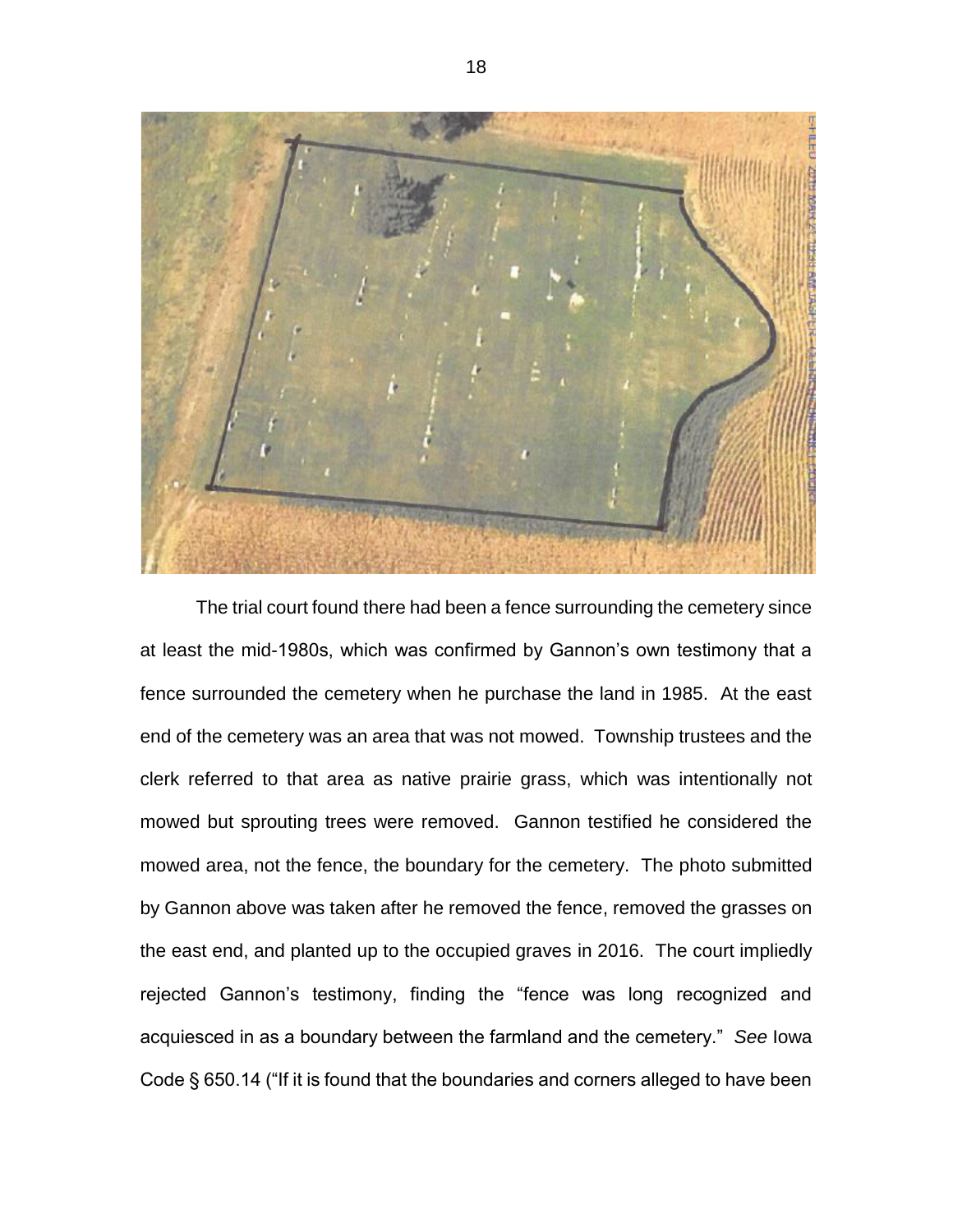recognized and acquiesced in for ten years have been so recognized and acquiesced in, such recognized boundaries and corners shall be permanently established."). We agree with the trial court, "The fence became the true boundary."

The trial court found:

. . . .

Because the fence had been removed before Bishop Engineering personnel could visit the site, it was not possible to simply use the fence to plot the legal description. Instead, Hyler utilized a March 2016 Google Earth photograph and overlaid it onto field measurements taken at the site. Hyler testified that although this is not a commonly-used method of determining the location of a fence that has been removed, it was his opinion that the position of the fence using this method was accurate to a reasonable degree of surveying certainty. The initial Plat of Survey he prepared using this method appears as Plaintiffs' Exh[ibit] 18 [which is depicted above].

Hyler subsequently modified his original Plat of Survey by moving the north boundary to the south, based upon photographic evidence showing a tree located to the north of the cemetery was outside of the original fence. His modified Plat of Survey appears as Plaintiffs' Exh[ibit] 38. The area enclosed by the boundaries on Plaintiffs' Exh[ibit] 38 is 2.06 acres. The boundaries determined using this method also correlated fairly closely to stakes that were placed at the site by [clerk Debbie] Sage, [trustee] Frank Holdemeyer, and [trustee] Eric Sage.

A preponderance of the evidence proves the amended Plat of Survey prepared by Hyler, Plaintiffs' Exh[ibit] 38, establishes the location of the fence before it was removed, to a reasonable degree of surveying certainty. While the particular method used by Hyler is not an often-used method for determining the location of fences that have been removed, his rationale and method was supported by sound, scientific reasoning and is the best evidence as to the location. Furthermore, the conclusions he reached in preparing the Plat of Survey are supported and corroborated by other evidence in the record. It is more than just coincidence that the size of the plot of land contained within the fence is 2.06 acres, nearly identical to the amount of land for which Gannon and his predecessor of title have not been taxed.

(Footnotes omitted.)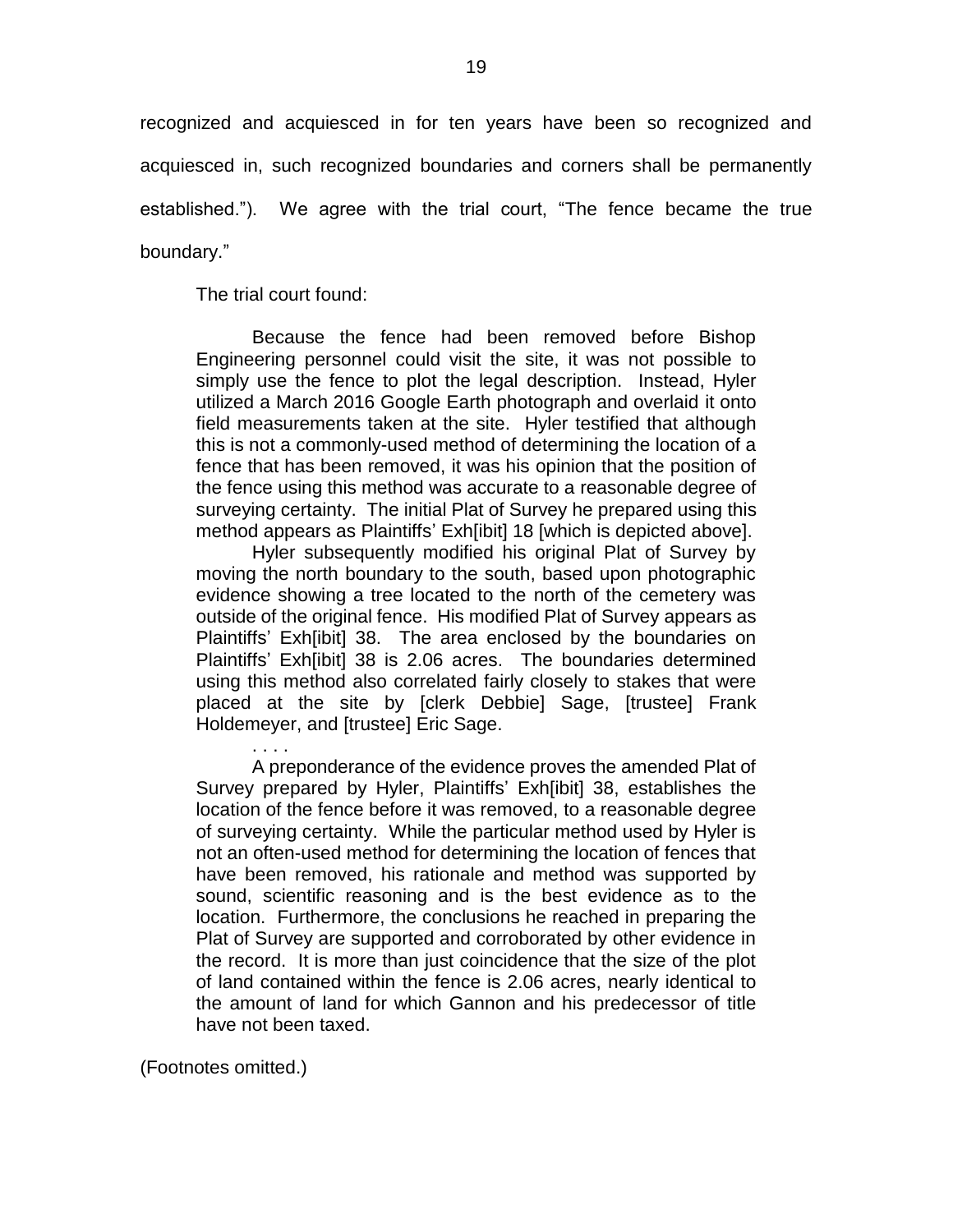With respect to the driveway, the Township asserts the driveway should be the same width as the Dickey Easement, twenty feet. It argues, "This width is critical to ensure sufficient space to perform maintenance at the cemetery and allow access for emergency vehicles." But the Township cites to this testimony by trustee Ed Palmer:

Q. Do you believe the access easement that's shown on Exhibit 13 should be [twenty] feet wide? A. Yes.

Q. Why? A. Well, if you look at Bishop Engineering's initial plat, it put a strip in there of approximately [twenty] feet wide, designated it as such. Proportionally, that looks correct in terms of how wide the easement needs to be, both in terms of access to the cemetery and in comparison to the Dickey easement. If you make it any less than that, you run the risk of running into problems in the future violating that area.

Q. What type of problems would you anticipate as a trustee in terms of violating the easement if it only is seven or eight feet? A. Well, clearly, if you only have seven or eight feet—if you look at the Dickey easement, the Dickey easement is basically one car length. It's [twenty] feet. But there aren't two cars that go back and forth there. So it takes, basically, [twenty] feet to make sure everyone feels comfortable being able to navigate the easement and stay on path.

Clearly, Mr. Gannon and the trustees do not have a good relationship. We'd just as soon not have to repeat circumstances as we have currently.

Nothing in the testimony establishes a twenty-foot wide easement is "critical."

Rather, Parker's testimony noted below assesses that width as "within reason":

Q. I'm assuming as a Poweshiek trustee that you want the public to be able to access the cemetery by vehicle? A. Yes.

Q. I'm assuming you want the public to access it safely? A. Yes.

Q. Do you want the trustees or the county to be able to move snow, if necessary, on that easement? A. Yes.

Q. Do you want them to be able to move snow safely? A. Yes.

Q. If needed, do you want emergency response vehicles to be able to access Sams Cemetery? A. Yes.

Q. Do you want those emergency response vehicles able to access it safely and as quickly as possible? A. Yes.